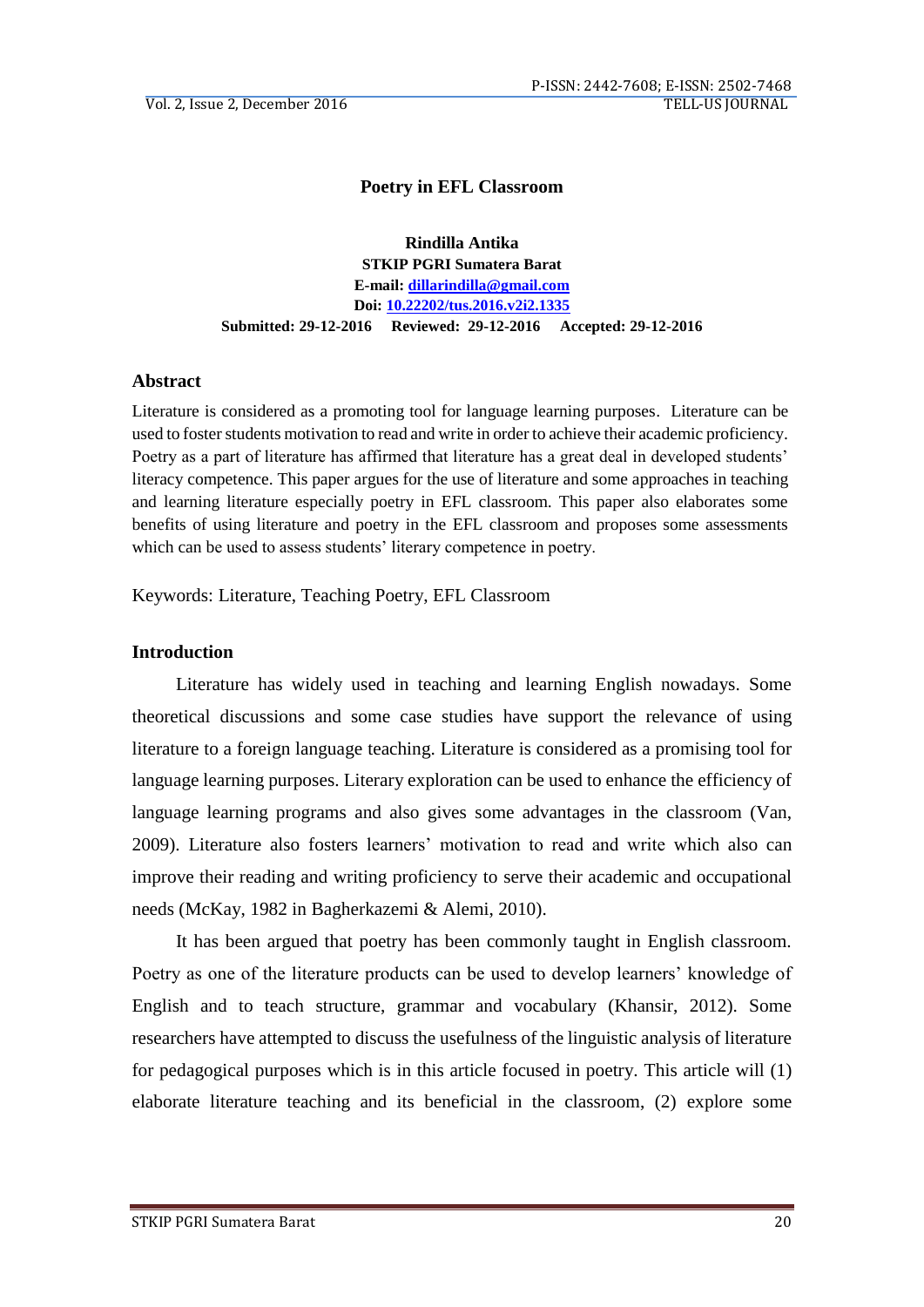approaches in teaching literature, (3) suggest practical classroom in teaching poetry and (4) propose the assessments in poetry.

### **Literature, literature teaching and the advantages**

There is no exact meaning of what literature is. According to Meyer (1997) understanding what exactly literature is has always challenging where in fact, at times one seems to be reduced to saying, 'I know it when I see it' or 'Anything is literature if you want to read it that way'. Literature is stories, poems, and plays especially those that are considered to have value as art and not just entertainment (Clandfiled, 2003). It is in line with Purves et all (1990 in Mustafa, 1994) who defines literature as an art work for the person who create and the person who attends it in order to seek for pleased. Literature is creative and imaginative written or verbal production that fulfills certain socially and culturally approved functions (Parkinson &Thomas, 2000). It means that literature is what the readers feel, think and responds to works both in written or verbal production that have value as art and not just entertainment. The written productions of literature are short stories, novels, poems, dramas, the pictorial-graphical representations are caricatures, drawings, calligraphies where the audiovisual of literature examples are those presented on TV and Video and those packaged through sound arrangements (Mustafa, 1994). The meaning of literature sometimes depends on different factors. Literature as a subject means an activity that involves and uses languages. Literature in language teaching emphasizes on the use of literature to promote language learning which requires threeway interaction, the teachers, the readers and the texts (Abdullah, et. all, 2007). Therefore the activities in the language classroom are based on the text which has adapted to suit students' level proficiency.

Many educators have used literature in the classroom due to the several reasons. According to Collie and Slater (1987 in Parkinson, 2000), there are four main reasons which lead an educator to use literature in the classroom. These are valuable authentic material, cultural enrichment, language enrichment and personal involvement. Valuable authentic materials mean that literature products are the samples of language in real-life contexts. Literature is inherently authentic and provides authentic input for language learning (Ghosn, 2002). It can act as a beneficial complement to such materials where the learners become familiar with many different linguistic forms, communicative functions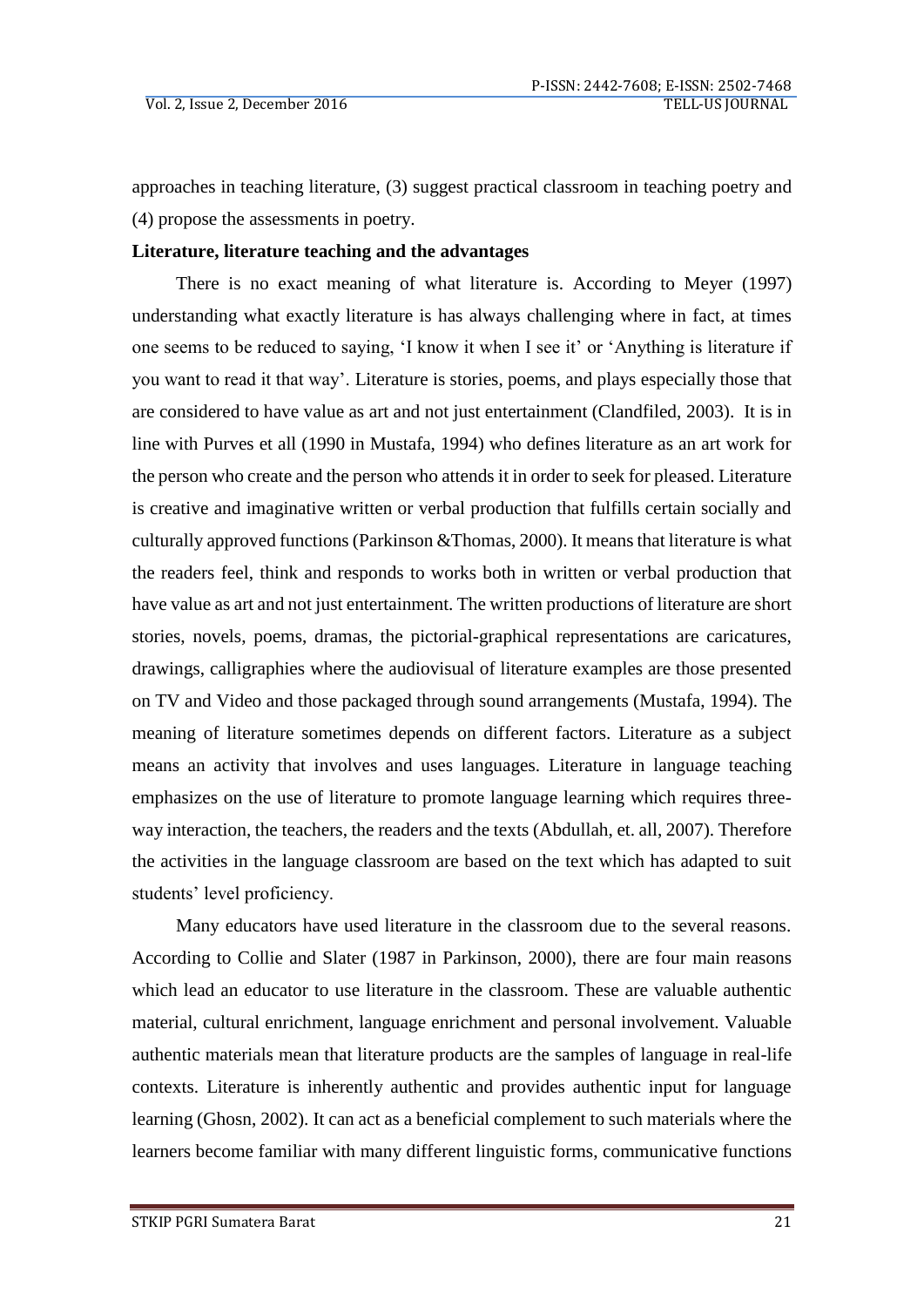and meanings. Another reason of using literature in the classroom is it is cultural enrichment which means literature facilitates a full and colorful setting in which characters from many social/regional backgrounds can be described. Literature promotes cultural and intercultural awareness especially in the era of globalization (Tayebipour, 2009 in Khatib, 2011). It is a complement to other materials used to develop the foreign learner's understanding into the country whose language is being learned and adds a lot to the cultural grammar of the learners. Moreover, literature is as language enrichment in the classroom means literature provides learners with a wide range of individual lexical or syntactic items. Students become familiar with many features of the written language, reading a substantial and contextualized body of text. The last reason is literature improve personal involvement. Students can select their own literary text in relation to the needs, expectations, and interest where they can develop their language.

Moreover, Parkinson & Thomas (2000) propose some benefits of literature in language learning. First, literature provides a model of a good writing that offers learners large chunks of classical writing. Then, literature is difficult where the students keep stretching the language until the end. Literature is also memorable where the words stick in the minds without conscious effort such as songs and poems. Fourth, literature helps students to assimilate the rhythms of language. Parkinson and Thomas also points out that literary texts are non trivial in the sense that they deal with matters which concerned the writer to make him or her write about them and the last benefits of literature is it can make an opinion- gap between one individual's interpretation and another's can be bridged by genuine interpretation.

Furthermore, Nasr (2001) also adds some reasons of literary in EFL classes, they are; it has the potential to integrate the four language skills, it requires learners to think out and put into practice special reading strategies to deal with the idiosyncratic characteristic of verse and prose, it broadens intellectual perspective and boots cognitive maturation and it helps learners develop feelings for the language they are learning. Then, Ladousse- Porter (2001 in Bagherkazemi & Alemi, 2010) informs that reading literary works activates and enhances the readers' emotional intelligence and makes literature suited to the language classroom where emotional intelligences contribute to more effective language learning. Literature is also as a good medium for critical thinking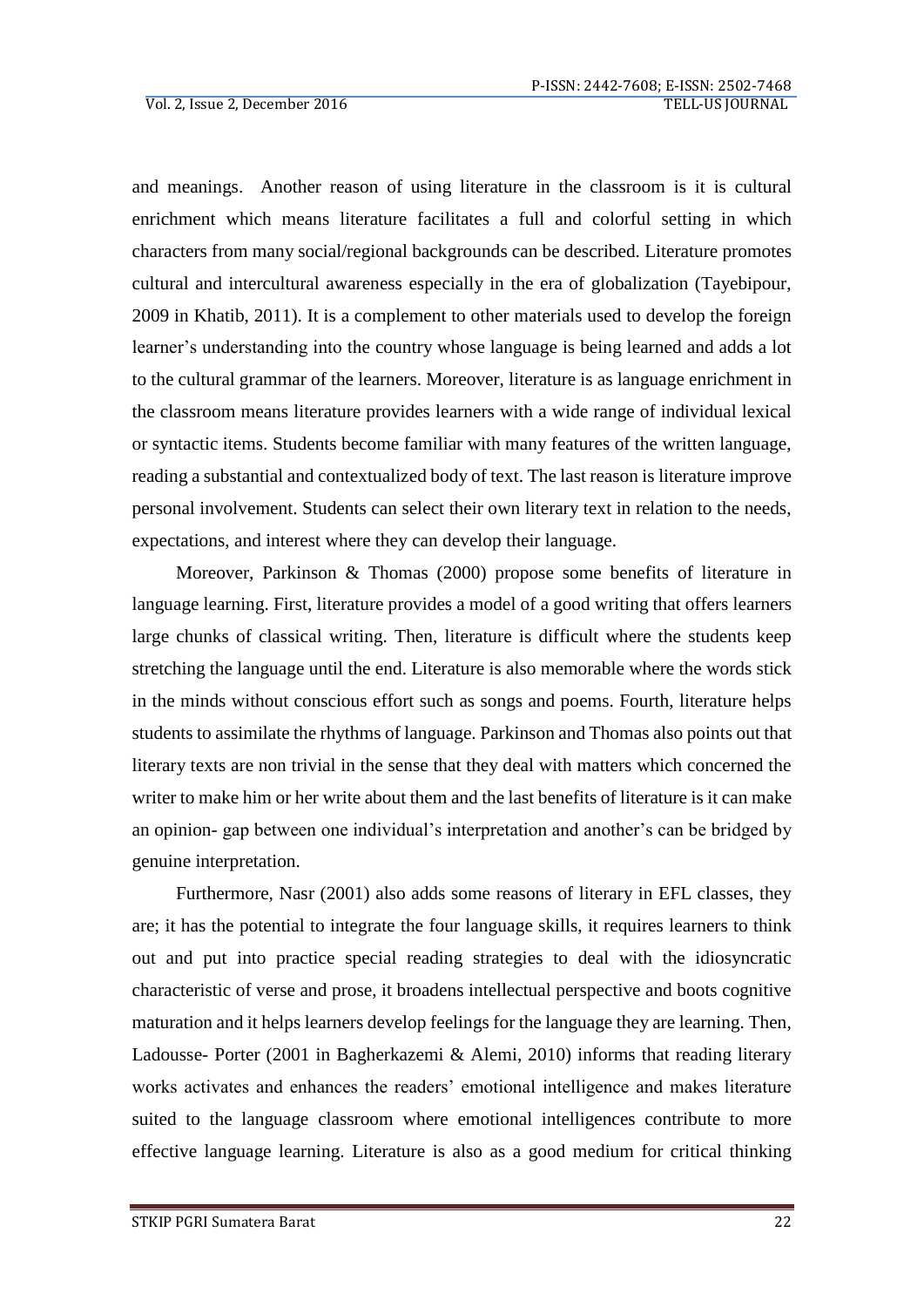enhancement among language learners (Ghosn,2002, Van,2009). Ghosn (2002) maintains that literature can bring changes in the attitudes of the learners. It allows students to reflect on their lives, learning, and language where students can question, interpret, connect and explore the language. Literary text is fertile with ideas to critically look at. Literature has many advantages both for the students and the teachers. Using literature in the EFL classroom gives the students challenging experiences where the students can develop their abilities in literary language competence. For the teachers, using literature is like giving opportunities to themselves to enhance their literary competence.

## **Some approaches in teaching literature**

Before talking about approaches in teaching literature, let take look on the Transactional Reading Theories by Rosenblatt (1978) in reading literature which influences the literature instruction and how it is generally viewed and taught across different curricula. These theories also involves in approaches applied in literature teaching. Literature in English is studied for various purposes by different grades of readers. Generally, it is a source material for the development of literacy skills and the basic language skills of reading, writing, listening and speaking (Ezenandu, 2012). For beginning and intermediate readers, literature serves as the avenue for the students to practice skills learnt in the language classroom. On the other hand, advanced readers explore the world of the literary text for the opportunity of pleasurable reading, for the development of the mind and other vicarious experiences.

Rosenblatt (1938 in Abdullah & Zainal, 2008) claimed that when it comes to reading a literary text 'there is no such thing as a generic reader or a generic literary work'. She argued that in reading for literary text, the reader must have the experience, must 'live through' what is being created during the reading. Reading literature involves two kinds of reading, they are, efferent reading and aesthetic reading. Rosenblatt (1978) distinguishes between the efferent stance, in which the reader is primarily concerned with what he will carry away as information from the text, and the aesthetic stance, in which the reader focuses primarily upon the experience lived through during the reading. In efferent reading approach, the readers focused on the information to be acquired, the logical solution to a problem, and the action to be carried out before, during and after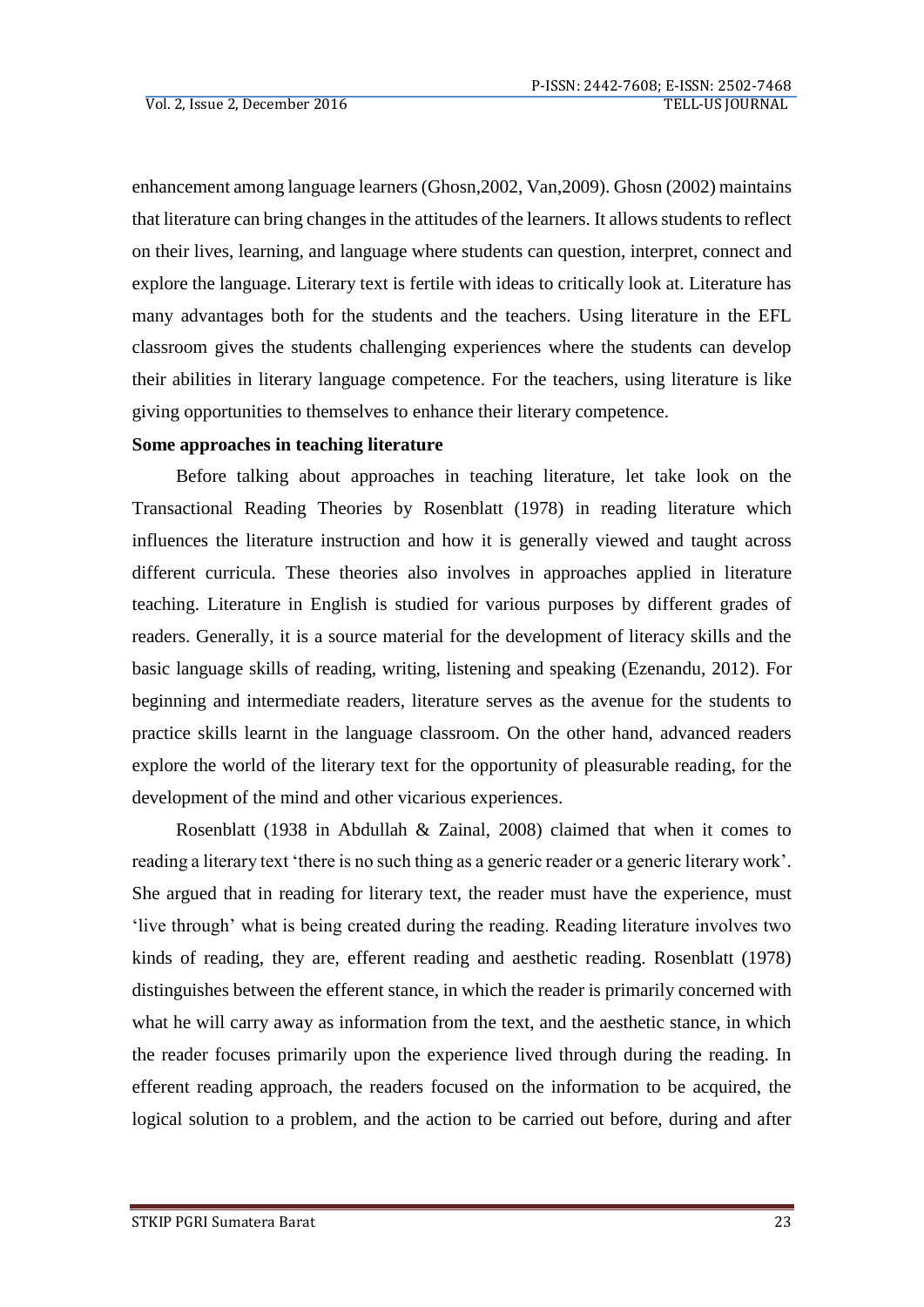reading a text. It is reading for facts and information which the readers select out the desired referents and ignore or subordinate affects. (Shen, 2011).

Meanwhile, in aesthetic reading approach, readers' primary concern is with what happen during the actual reading event where the readers' attention is directly on what is he living through his relationship with that particular text. The aesthetic stance reader would permit focus on private meaning making of the text. This is when the reader would be able to live through the meaning making process by relating it to personal associations, feelings and ideas. Aesthetic reading will fuse the cognitive and affective elements of consciousness into a personally lived-through poem or story. This kind of reading is seeking for pleasure.

However, aesthetic and efferent approaches are not two separate categories; they do not contradict each other, it depends on the stance of the reader while reading a text. The stances in reading literary texts depend on the aims of the readers in reading the texts. Both of the reading stances have their own ways in read and enjoy the literary texts. In a reading process, the reader may shift his or her attention at times from experiential interpretation to efferent analysis or from a general idea searching to be reinforced by an aesthetic illustration (Rosenblatt, 1978). This circumstance influences the literature instruction and how it is generally viewed and taught across different curricula. These two reading theories influenced the instructions and approaches in teaching and learning literature in EFL classroom.

According to Abdullah & Zainal (2008) readers' stance have influenced how literary texts are explicated which may also lead to how literature instruction is shaped. Therefore, there are three major factors that played important role in the way of literature is understood and interpreted are the development in modern literary theories, the marriage between literature and language teaching and how the evolution in educational theories and practices. Theories of education such as constructivism and active learning also influenced in the paradigms of literature instructions. In traditional approach of teaching literature, learners are normally expected to arrive at the correct interpretation or adopt a particular right answer especially for assessment purposes where teachers control the discourse and there is minimal interaction in the classroom (Cazden,2000 in Abdullah & Zainal,2008). In other words, the growing concern about the pedagogical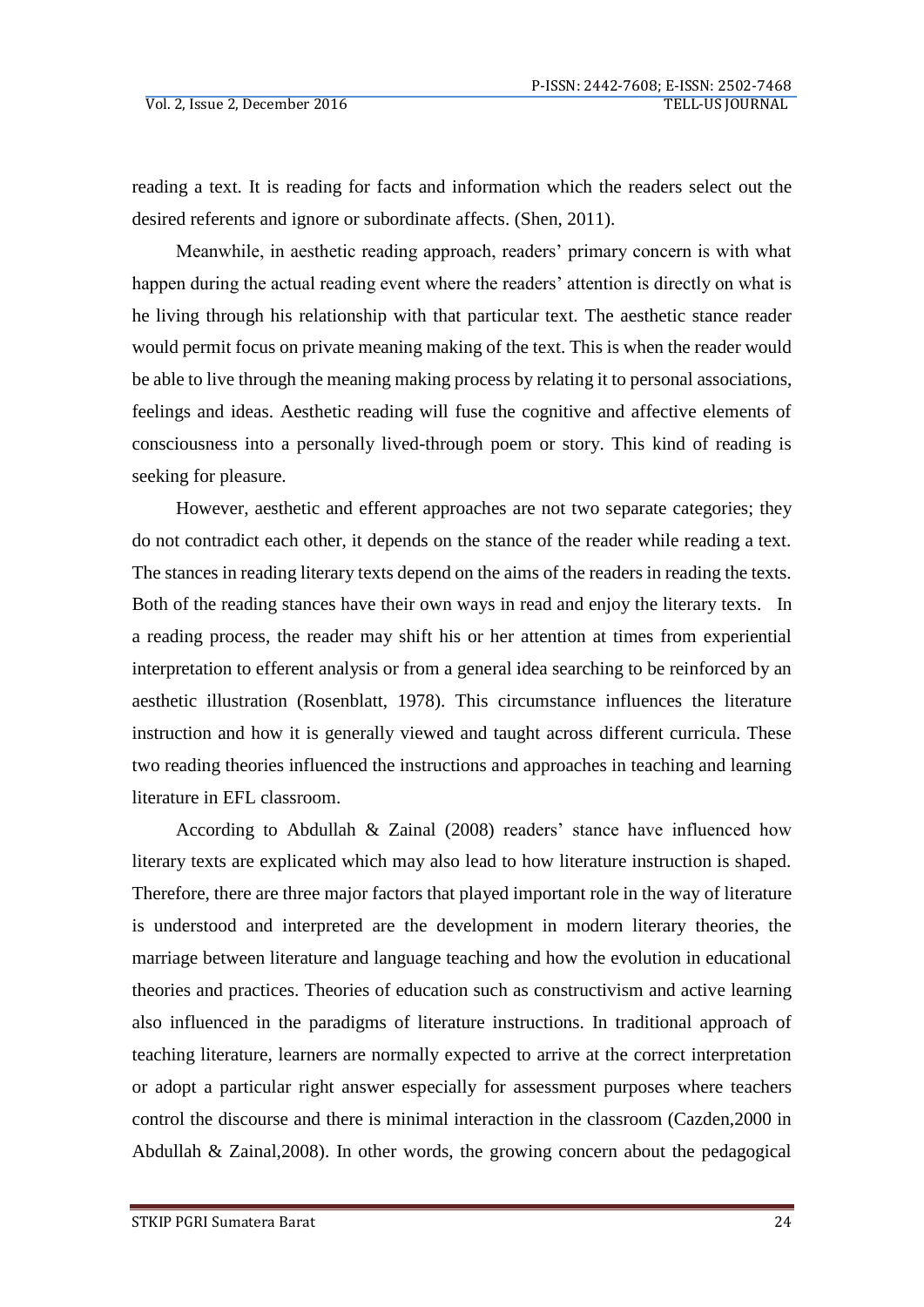within the literature instruction support learner centered learning environment that facilitated the establishment of learning (Langer, 1992 in Abdullah & Zainal, 2008).

The influence of the theory of constructivism and its implication in the classroom, some educationist have developed framework for instructional ideas in literature instructions. A general categorization of approaches to teaching literature is the study of literature as a cultural artifact from the use of literature as resources for language learning which is provided by Malley (1989 in Khatib & Rahimi, 2012). He explains two approaches in teaching literature; they are critical approach and stylistic approach. Critical approach is the traditional approach where the students concentrate on aspects of the text such as plot, characterization, setting, point of view, motivation, value, psychology, etc. It needs a great amount of preparation and work on students' language and literary competence. In this approach, students should both be competent in the language and familiar with the literary conventions. Therefore, the results of this approach where the students memorize technical critical terms without deep understanding and repeat the opinions they had been exposed by rote. Meanwhile, stylistic approach is the approach focused on literature as text. Students concentrate on textual discoveries which lead to interpretations of the text. Language is the priority in this approach and linguistic elucidation and description precedes interpretation. The purpose of this second approach is the focus of attention where literature can be considered as a source of teaching and learning language.

Then, Van (2009) also suggested six approaches to literary analysis, they are: (1) New Criticism, the activities in this approach involves the study of literary devices and formal elements where the texts were selected among the traditional poems which are difficult, unfamiliar and irrelevant to students' lives, (2) Structuralism, in this approach, the text is scientifically discussed by focusing on processes, themes, structures, and mechanical formal relationships into a meaningful hierarchical system, (3) Stylistic, this model approaches literature by analyzing the features of literary language. By relating this approach with aesthetic reading, this approach poses challenges to the learners' communicative competence and teachers' knowledge of literary language, (4) Reader Respone, this model in committed in a commitment to the transactional relationship between the reader's personal experiences, opinions, and feeling and the text. It goes with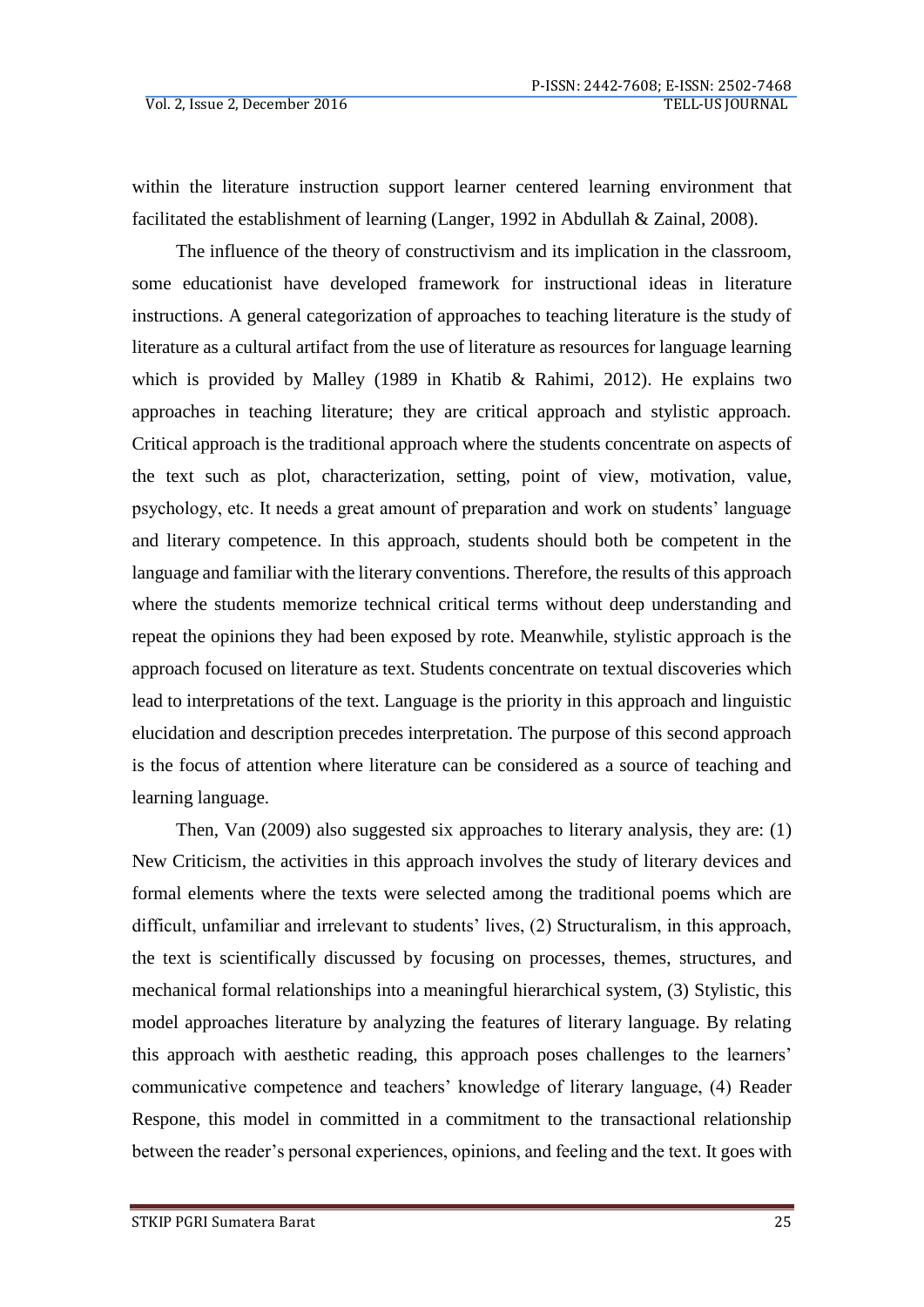theories of top-down reading and readers' schemata (5) Language based, this approach facilitates student brainstorming, summarizing, jigsaw reading, etc which enhance collaboration, independence, interaction, peer teaching and motivation. It meets the students' needs in both reading literature, and learning a language as it results in fourskill English, (6) Critical Literacy, this model focuses on the relationship between language use and social power. It is aimed at facilitating students' critical awareness about the role of language in establishing social relations and encourages students to explore how social and political factors shape the language learning.

Moreover, Carter and Long (1991 in Savvidou, 2004) describe three main models to the teaching of literature for ESL/EFL program:

1. The Cultural Model

This model requires learners to explore and interpret the social, political, literary and historical context of a specific text. It encourages learners to understand different cultures and ideologies in relation to their own and also reveal the universality of thoughts and ideas. This model represents the traditional approach to teaching literature.

2. The Language Model

This model also refers to the language-based approach. It enables learners to access a text in a systematic and methodical way in order to exemplify specific linguistic features. It lends itself well to the repertoire of strategies used in language teaching which all form part of the repertoire of EFL activities used by teachers to deconstruct literary texts in order to serve specific linguistic goals. Therefore, this model is disconnected from literary goals since there is little engagement of the learner with the text where literature is used purposeless and mechanistic ways.

3. The Personal Growth Model

This model focuses on the particular use of language in a text, as well placing it in a specific cultural context. Learners are encouraged to express their opinions, feelings and opinions and make connections between their own personal and cultural experiences and those expressed in the text. Another aspect of this model is that it helps learners develop knowledge of ideas and language through different themes and topics.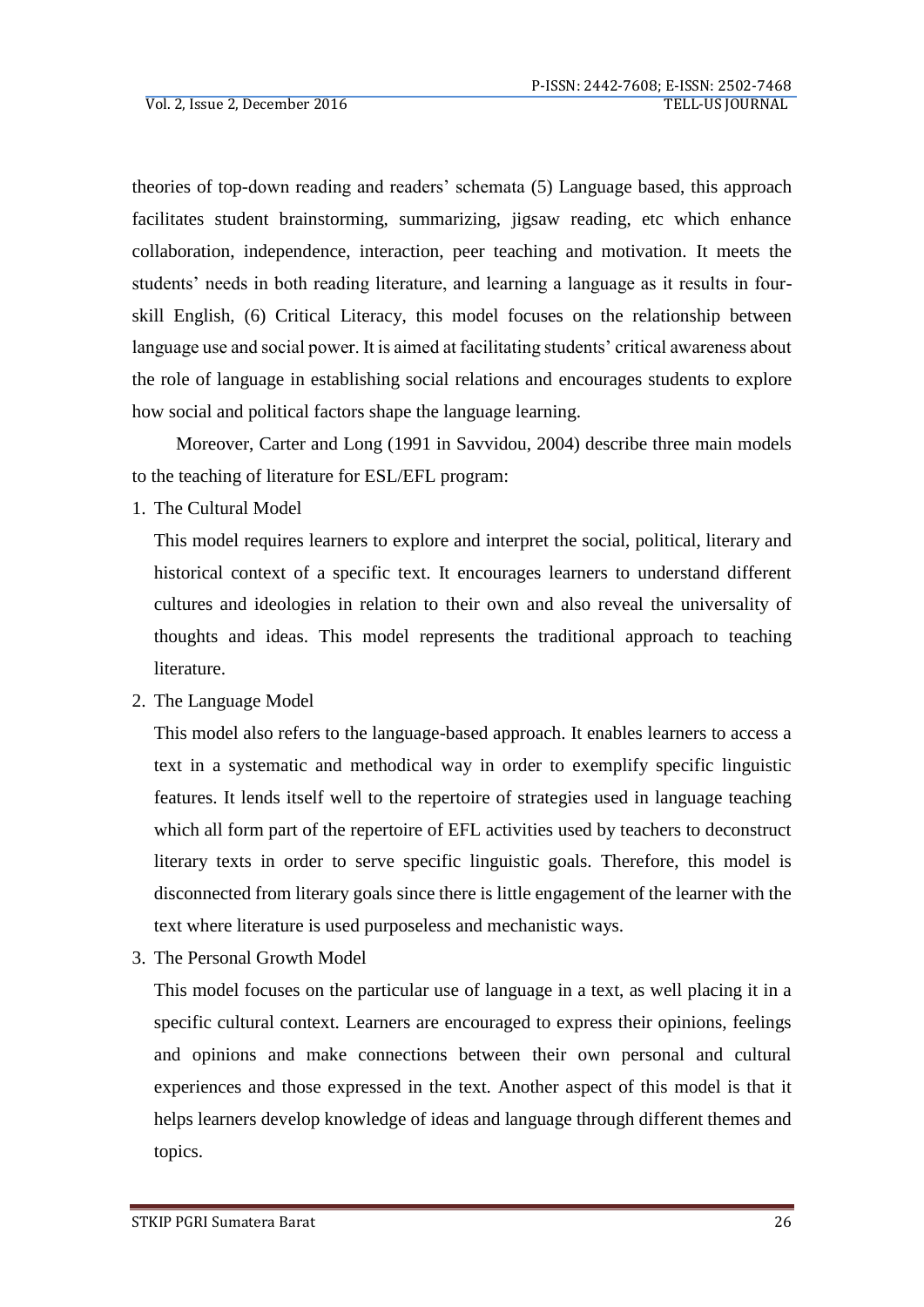In teaching and learning literature, there is a shift of literature instruction which influenced the implication of teaching literature in the classroom. The related research indicates a shift concern from the solely linguistic analysis of literary texts in the language classroom to a concern with enhancing inter-cultural awareness, appreciating learners' interpretations of and responses to such texts, and developing the ability to see with different eyes (Oster, 1989 in in Bagherkazemi & Alemi, 2010) .

Those approaches of teaching literature can be applied depends on the goals and interest of the teachers and students in the classroom. Reading approaches also influenced teacher in choosing the appropriate approach in teaching and learning literary texts. Readers' stance gives much different in the ways students read and comprehend the texts. These factors affect the ways teachers and students teach and learn literature especially poetry.

# **Poetry in EFL classroom**

Poetry has been used in teaching and learning English in the classroom. Many educators have attempted to deal with poetry in the EFL classroom. The Northern Territory Department of Employment, Education and Training in Australia (2006) proposed resources in teaching and learning poetry. They state that poetry is language used in a particular ways which involve rhyme, rhythm and metre. It is a way of sharing experiences, telling a story, expressing feelings or ideas. Poetry appeals to the imagination through out the form, rhythm and word choice that can cerate vivid visual images for the audience. Poems can paint powerful, sharp pictures using images and emotive language which stimulates senses.

Among the literary genres used in language teaching, poetry is one of frequent appearance. Poems become favorite tools for language teachers due to their short length, perfectly suitable for a single classroom lesson, their peculiar structure, and their linguistic characteristic features. The evocative character of poetry, its imagery, its appeal to feelings and personal experience make it very interesting and enjoyable for the second/foreign language learners (Llach, 2007). The fact that poetry deviates from normal language that has some unusual ways of ordering words, imaginative meanings to words or combines sounds in a musical, non ordinary way and style deviation makes poetry importance and useful in language classroom. The language teacher should exploit the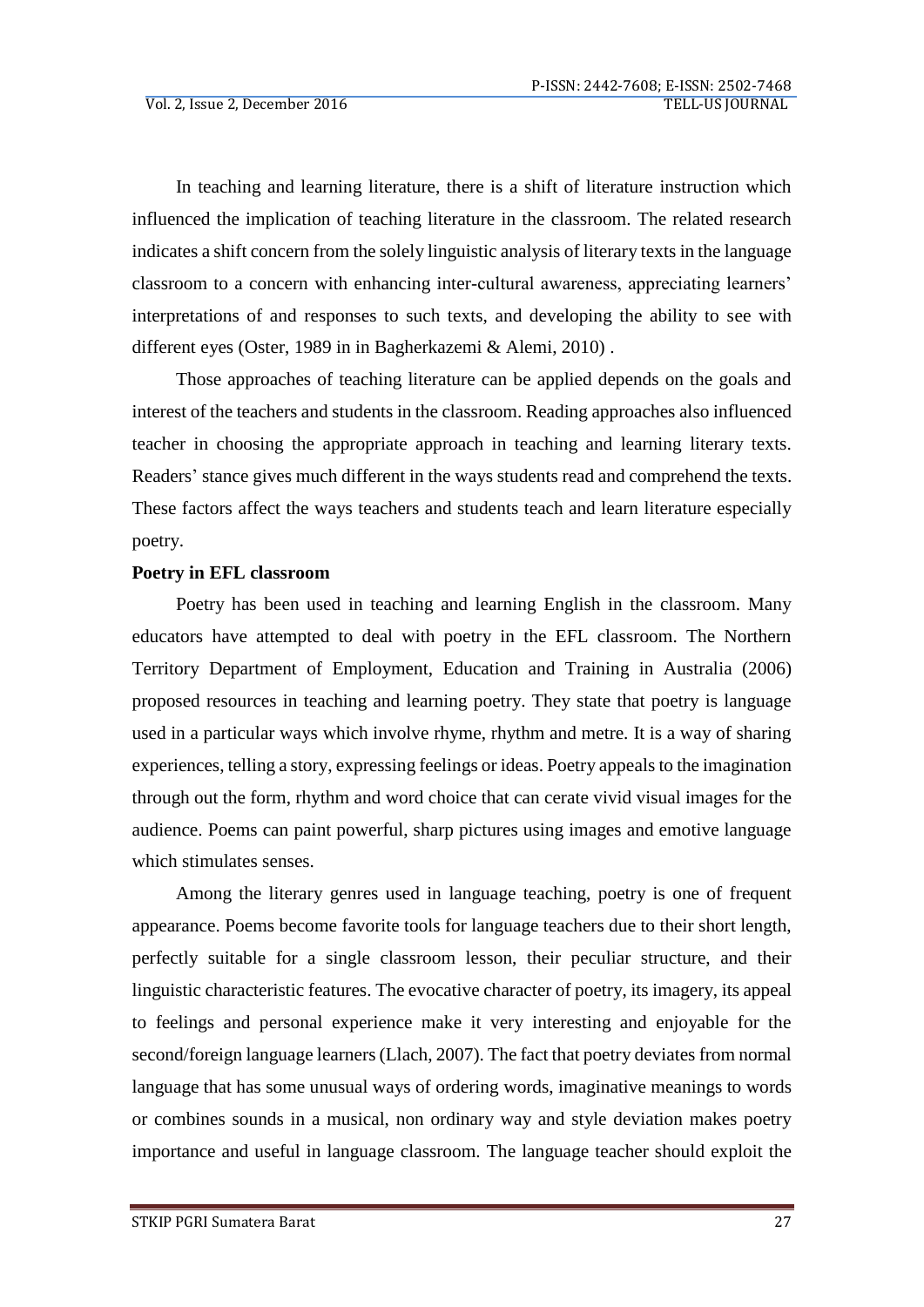deviancies of the poetic language in order to arise the language awareness of the learners towards the way on which language can be adapted or changed to fulfill different communicative purposes.

Poetry as a way to develop students' literacy competence has some benefits in EFL classrooms. According to Panavelil (2011) the benefits of poetry in EFL classroom are: (1) It can be used as a valuable resource to introduce and practice language by exposing students to authentic models –real language in context which can develop their language skills, (2) it provides students with an opportunity to enrich their vocabulary in a new way by offering meaningful context which can be used and remembered effectively, (3) It encourages students in developing their creativity where they can discover interesting ideas for creative writing simultaneously, (4) It is motivating as it generates strong emotional reactions, (5) it provides students with insight into developing cross – cultural awareness which help them in acquiring fluency in the target language, (6) it deals with universal themes and human concerns which offers opportunities to project students feelings and emotions, thus fostering personal involvement in learners.

Bringing up poetry in the EFL classroom sometimes is hard for the teachers. One of the challenges is the choice of poetry which suits for each student. The types of poetry that can be used are plenty. However, a teacher should be extremely careful while choosing the text that she/he wants to deal with in the classroom. Poetry which will be taught to students should have an appropriate level of complexity that challenge but not intimidate. It includes themes and contents that resonate with students which encourages discussion between class members, provoke emotional responses from the students and do not require too much teacher-centered model (Rush, 2001). Moreover, the needs of the students, their motivation, interest and cultural background should be taken into consideration while selecting a poem for the classroom teaching (Panavelil, 2011). The poem that selected should be in an appropriate in length and of level of students' comprehension. The selection of the poems is the most important thing in teaching poetry because it influences the students' reactions, perceptions, and motivation in learning poetry especially for the EFL learners.

In teaching and learning poetry, Parkinson  $\&$  Thomas (2000) state three ways in encouraging students to learn poems, they are: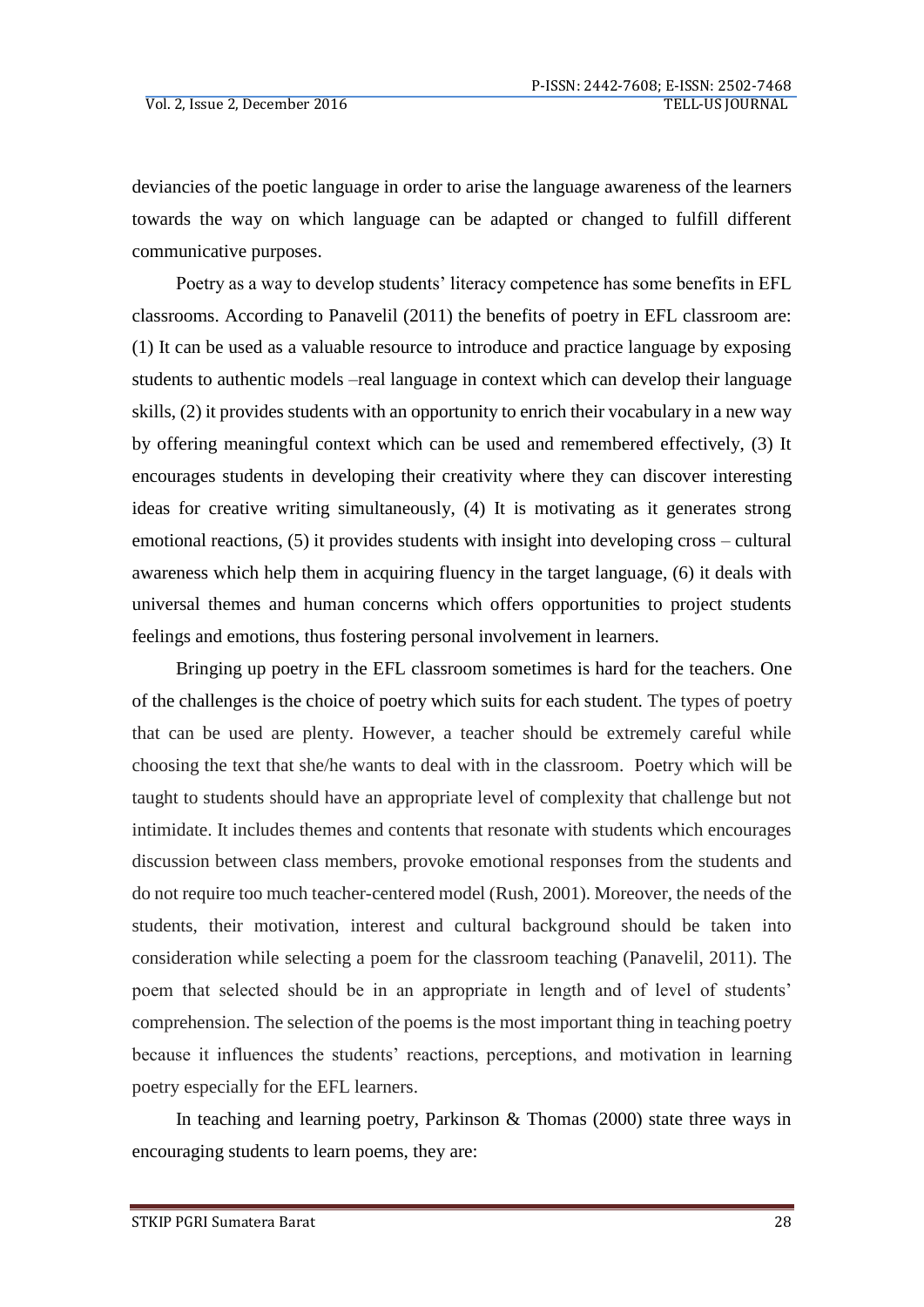- 1. Paraphrasable meaning: students indicate what the poem is about- events descriptions, emotions, etc- by using different words.
- 2. Linguistic features: a systematic description of the language of the poem, based on the concepts of regularity, deviance, polsemy, and mimies.
- 3. Personal reaction: include an account of how this has changed in the course of rereading and analysis and an attempt to find objective reasons for subjective reactions.

Teacher can choose and use several approaches in teaching and learning literature in teaching poetry to EFL learners. Those approaches can be suited to students' need and interest in learning poetry. Savvidou (2004) suggested another approaches in teaching and learning literature that is integrated approach. This approach is the combination or the integration of cultural model, language model and personal growth model in teaching literature. According to Savvidou (2004) what is needed in teaching literature in the EFL classroom is an approach which can attempt to integrate the elements of those approaches that make literature accessible to learners and beneficial for their linguistic development. There are three main reasons for integrating these elements; they are, linguistic, methodological and motivational. Linguistically, by using a wide range of authentic texts learners were introduced to a variety of types and difficulties of English language. Methodologically, literary discourse sensitizes readers to the processes of reading and the last one is motivationally, literary texts prioritize the enjoyment of reading since the response to literature itself is important. Interpretation of texts can bring the learners' personal responses by touching on significant and engaging themes (Duff and Malley, 1990 in Panavelil 2011). These reasons emphasize the use of integrated approach in teaching and learning literature especially poetry.

Integrated approach is a linguistic approach which utilises some of the strategies used in stylistic analysis which explores texts, literary and non literary, from the perspective of style and its relationship to content and form. It involves the systematic and detailed analysis of stylistic features of a text in order to find out not just what a text means but also how it comes to mean what it does (Short, 1996 in Savvidou, 2004). This approach taught language skills by incorporating a set of text-based which students centered activities.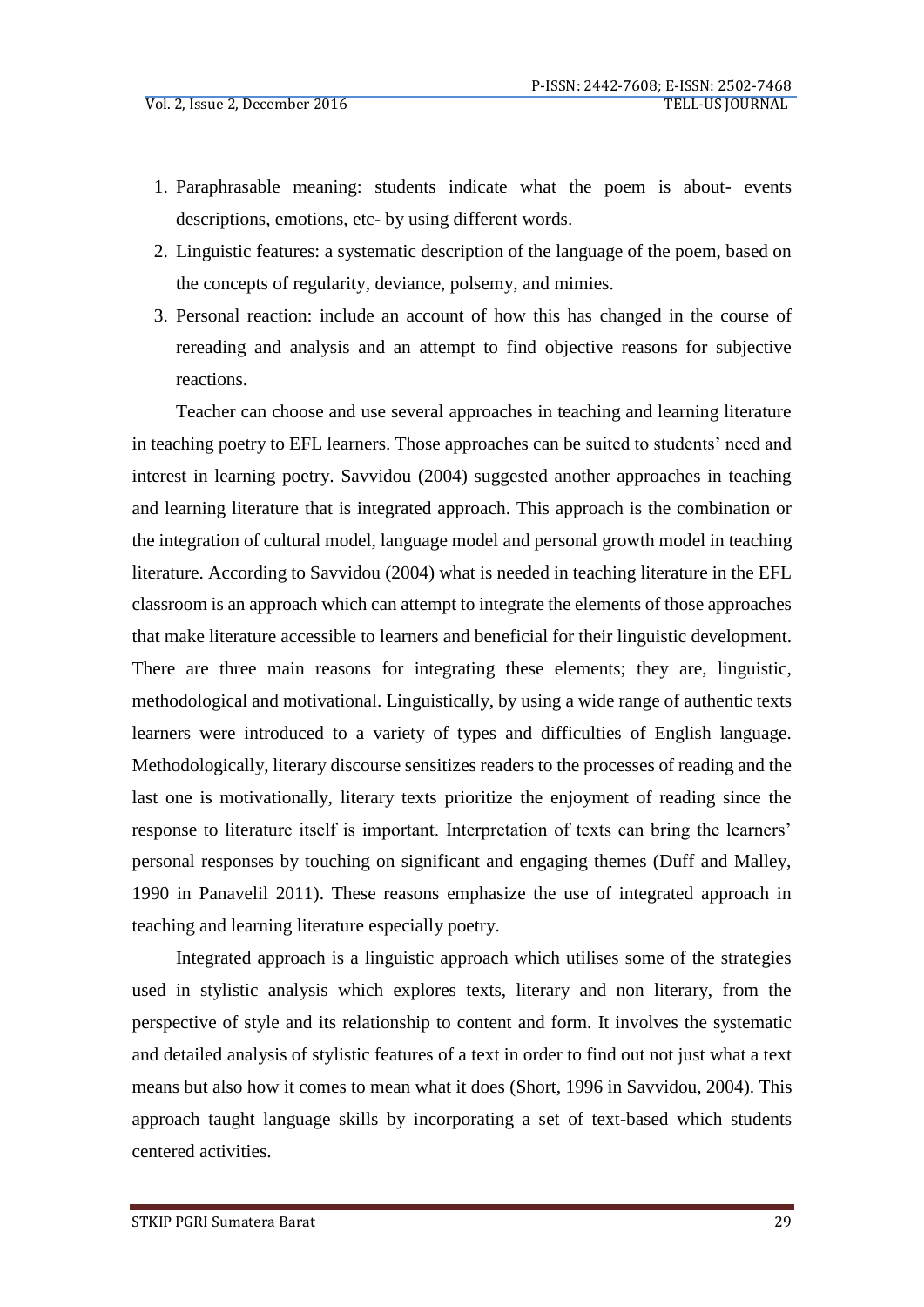In an integrated approach, teachers guide the students and also become a participant. In this approach, the classroom activities will be divided into three categories; pre reading activities, while-reading activities and post-reading activities (Panavelil, 2011). In pre reading activities are kind of warming up which can provide a forum to elicit from students their feelings and responses to ideas and issues in a prescribed text. While reading activities aim at helping the students to experience the text holistically by developing a fruitful interaction between the text and the reader. Post reading activities encourage students to reflect upon what they have read and they generate thoughtful discussion on different issues related to both language and literature arising from the text.

In pre reading activities, it is useful to involve students into activities that will create the right attitude for receptivity and enjoyment with the result that they are inspired to read the poem again and again. The activities involve the students who will be asked to make use of their experience of life and their imagination and intelligence which will enable them to guess what may happen in certain situations. The title of the poem, illustrations, keywords, warmers, language exercises are some activities that can be used in the pre reading activities for generating inferences.

Meanwhile, while reading activities, students are going to develop a purposeful interaction between the text and themselves. There are some activities that can be done in this section such as, listening to a good reading of the text, reading of the text, language exercises, and checking against the inferences made about the text in the pre-reading activities. Students often enjoy this section while the poem either on a tape or when it is being read out loudly by the teacher in the classroom. This helps students to 'feel' the language, its rhythm, intonation and sounds. The last activity is post reading activities. Post reading activities are meant to create a suitable situation for the students to express their reactions to reading the text. These activities are meant to deepen students' understanding of the text and also generate interest in the creative use of the language. There are some activities that can be used in the post reading activities, they are; comprehension questions, language exercises, memorizing, creative activities, and role playing.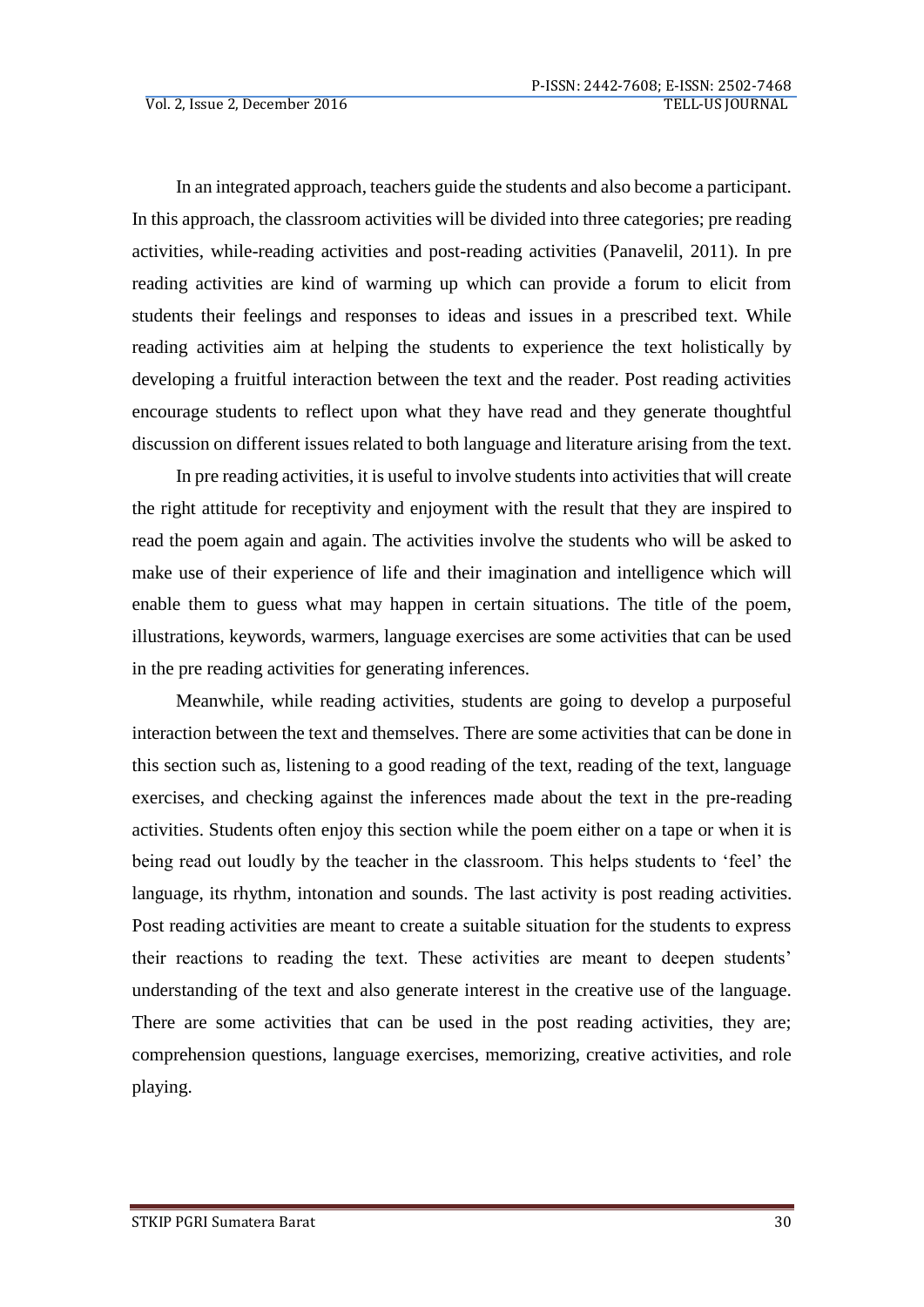The poetry entitled *Stopping by Woods on A Snowy Evening* by Robert Frost can be used in applying integrated approach in teaching poetry in EFL classroom. This is the poetry:

> Stopping By Woods on a Snowy Evening Robert Frost Whose woods these are I think I know. His house is in the village though; He will not see me stopping here To watch his woods fill up with snow. My little horse must think it queer To stop without a farmhouse near Between the woods and frozen lake The darkest evening of the year. He gives his harness bells a shake To ask if there is some mistake. The only other sound's the sweep Of easy wind and downy flake. The woods are lovely, dark and deep. But I have promises to keep, And miles to go before I sleep, And miles to go before I sleep.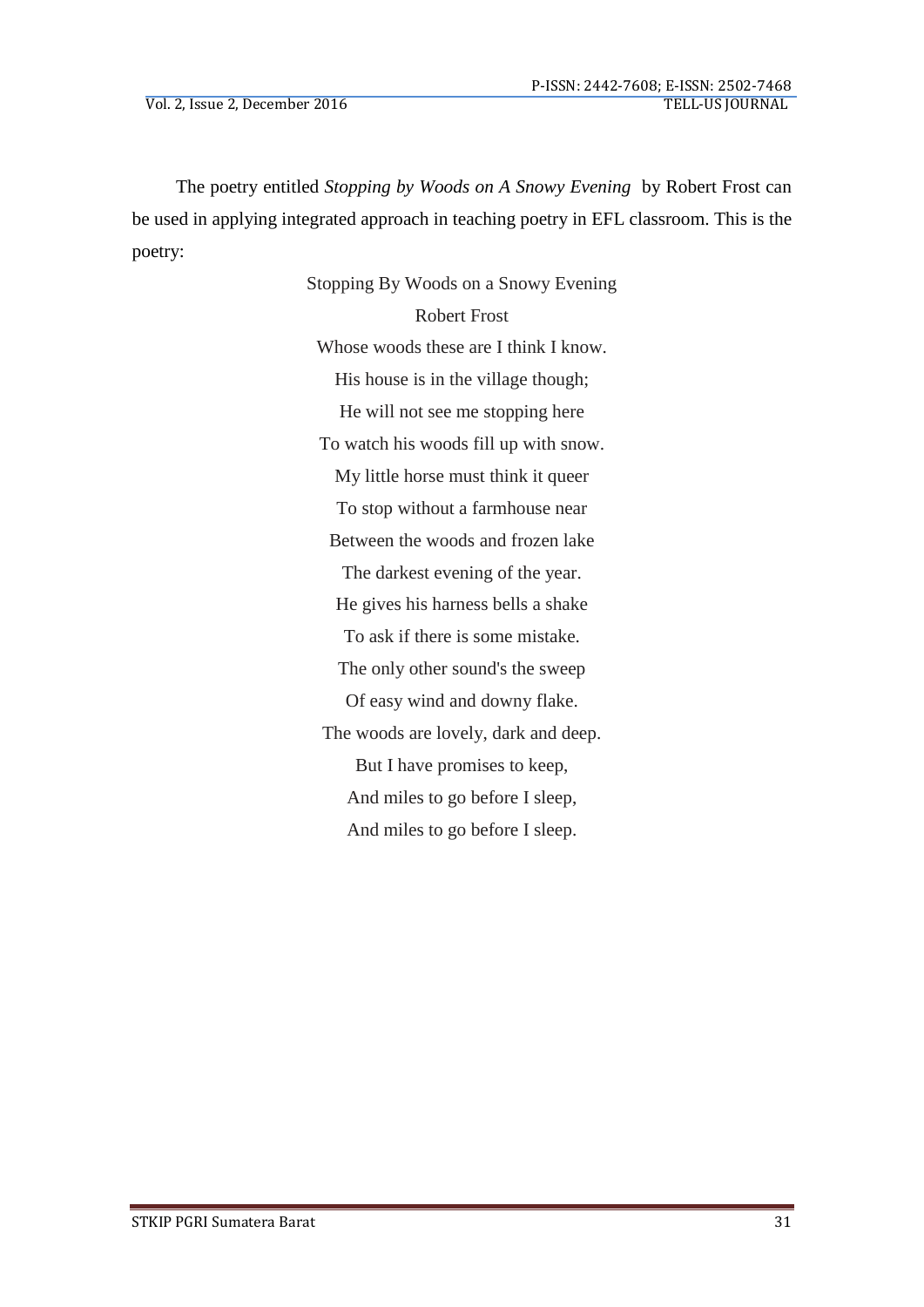## **Assessing Students' Learning in Poetry**

Assessment means looking at what students can do in order to determine what they need to learn to do next. It means whether of individual students or an entire group is done to enhance learning and inform instruction. Assessment is typically holistic, often recorded anecdotally via checklists or simply as credit or no credit. Using many different assessments tools provide a rich picture of students' capabilities as well as a composite of what students are learning (Anneberg learner.com).

There are many ways to assess students' literary competence in poetry, such as:

- a. Group discussions: whole group or small group discussion helps teachers to assess students understanding. In this assessment, teacher can reveal students comprehending in poetry by giving some questions related to the aspects where teacher wants to assess.
- b. Writing: writing such as reading logs provides a useful tool for both students and teachers to track students' progress as readers and thinkers over time. It can reveal the depth of student thinking, the quality of student thinking and the strategies students use when they experience poetry. In this assessment, teacher can ask students to write a poem or to write the meaning of the poems.
- c. Portfolios: it is a useful tool to assess students as developing as developing readers and writers in poetry. It helps develop students' awareness of their growth as readers, writers and thinkers. It also enables students to choose their best work to demonstrate their capabilities.
- d. Self-assessments: it helps students reflect on what they are learning and pushes them to think more deeply about what they are reading, writing and thinking. Teacher can give the questions guidance in helping students to sharpen their reading, writing and thinking of poetry.
- e. Rubrics: it helps students understand the criteria on which evaluation is based. Students can participate in the process of developing rubrics; doing so helps them understand the levels of mastery reflected in different grades, different levels and different aspects in understanding poetry.

Moreover, in assessing students' learning in poetry, teachers should think about their instructional goals. Teachers should determine what language skills they want to assess or evaluate in their students' poetry. In reading, teachers might be using poetry to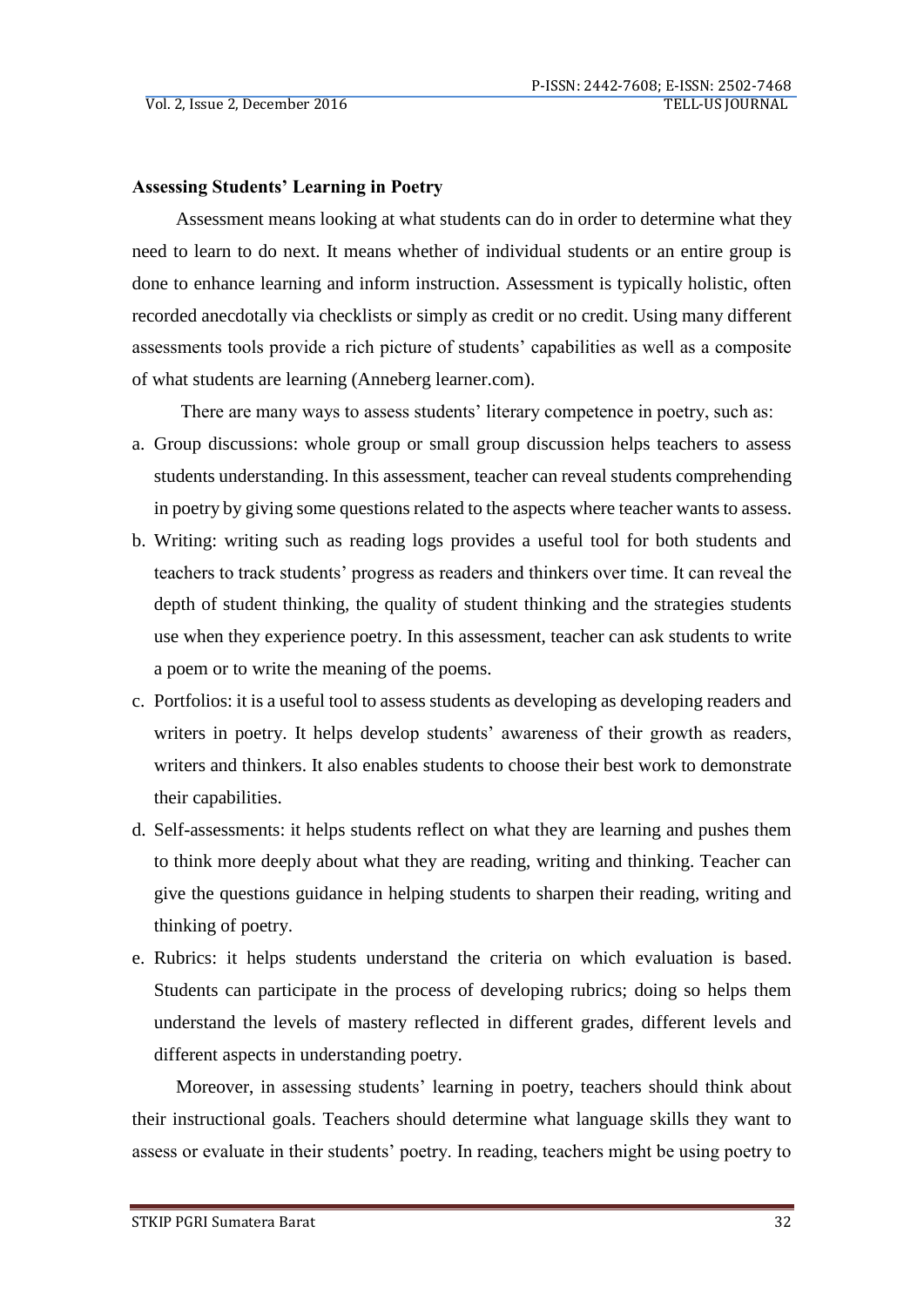encourage responses, develop fluency, and foster understanding of phonograms of words families (Padak, 2001). In writing, teachers' goals include willingness to write, ability to revise, mechanical features of the final draft and forth. Teachers can also assess the role of poetry in the literary program. Certainly reading and writing poems have value beyond practice. Poetry study can become a valuable addition to the literary program.

These kinds of assessment can be chose and applied in assessing and evaluating students literacy development in poetry. Teacher also can create their own assessment to fulfill the goals of their teaching. It is suggested that the assessment used should be appropriate to stimulate their literary competence. The successful of teaching and the development of students' competence can be measured through assessment.

Literature is a part of language where many educationists and teachers used in teaching and learning language. Literature has many benefits both for students and for teachers in developing students' literary competence. Poetry has been used in promoting literature text in teaching and learning language especially in the EFL classroom. Teaching and learning poetry will be interesting depends on the poems which is chosen and the approaches that is used in the class. By using poerty as the materials in the classroom can also improve their sensein interpreting figures of speech. It is suggested to EFL teacher to use poems as a reading material in the classroom sincethat the poems that is chosen should appropriate to the students based on their ages, comprehension, and interest. An appropriate assessment also can help students to develop their literary competence.

## **References**

- Abdullah, et.all. 2007. A New Teaching Model to Teach Literature for the TESL Pre Training Service Programme in UTM. *Unpublished Research.* Retrieved at <http://eprints.utm.my/3970/1/75167.pdf>
- Abdullah, T and Zainal, Z. 2008. Paradigms in the Teaching and Learning of Literature. *Insight Into Literature and Learning.* Retrieved at www.penerbit .utm.my
- Anneberg Learner.com. *Making Meaning in Literature: A Workshop for Teachers grade 6-8.* Retrieved at [http://www.learner.org/resources/series170.html on June 13,](http://www.learner.org/resources/series170.html%20on%20June%2013) 2013.
- Bagherkazemi, M. & Alemi, Minoo. 2010. *Literature in the EFL/ESL Classroom: Consensus and Controversy,***1** (1). LiBri. Linguistic and Literary Board Research and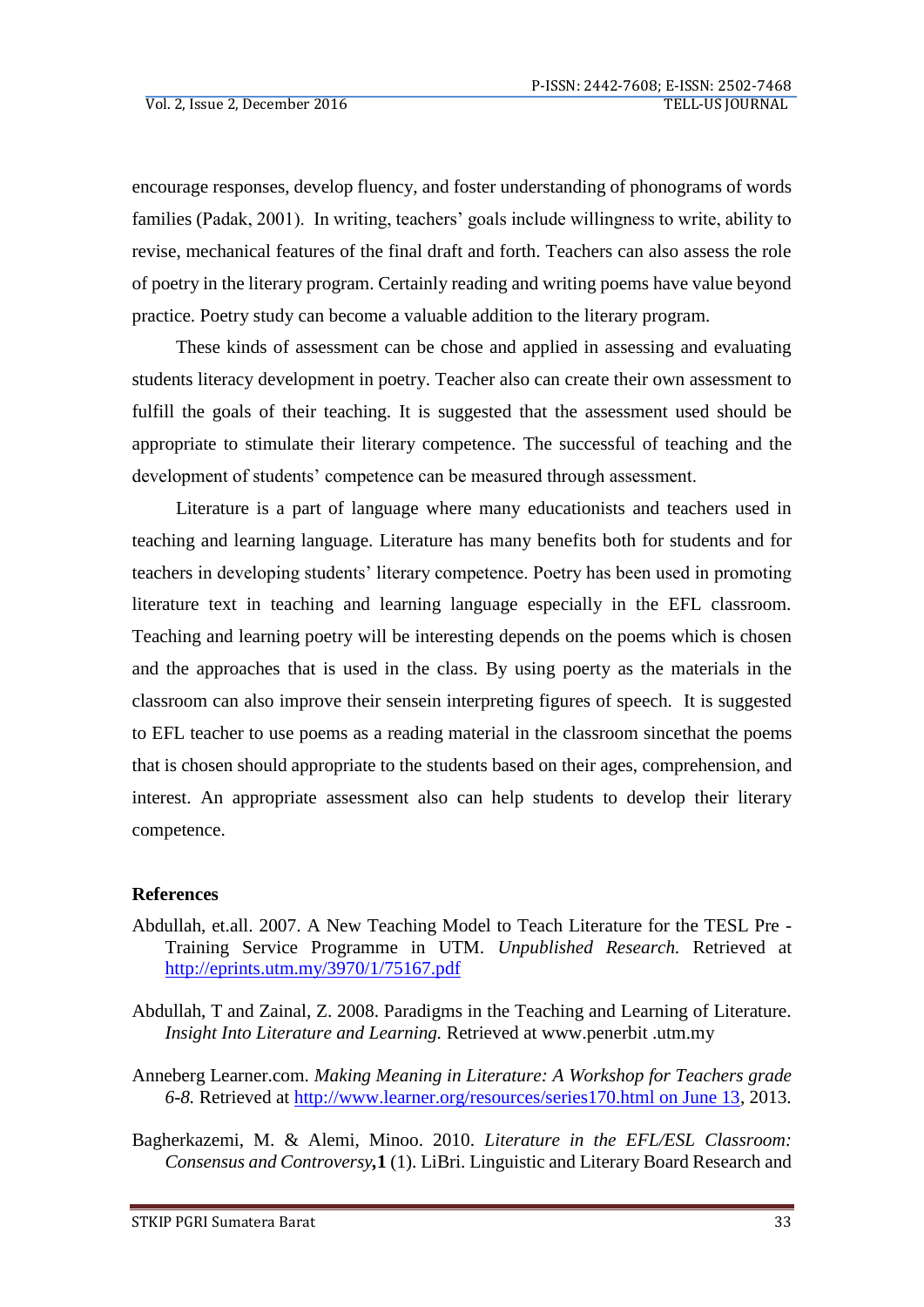Innovation. Retrieved at a set of the set of the Retrieved at a set of the set of the Retrieved at a set of the set of the set of the set of the set of the set of the set of the set of the set of the set of the set of the [http://brain.edusoft.ro/index.php/libri/article/viewFile/71/190 on](http://brain.edusoft.ro/index.php/libri/article/viewFile/71/190%20on%20June%207) June 7, 2013

- Clandfield, Lindsay. 2003. *Teaching materials: using literature in the EFL/ESL classroom.* **Retrieved heating** *classroom.* **from** [http://www.onestopenglish.com/support/methodology/teaching-materials/teaching](http://www.onestopenglish.com/support/methodology/teaching-materials/teaching-materials-using-literature-in-the-efl/-esl-classroom/146508.article%20on%20June%2010)[materials-using-literature-in-the-efl/-esl-classroom/146508.article on June 10,](http://www.onestopenglish.com/support/methodology/teaching-materials/teaching-materials-using-literature-in-the-efl/-esl-classroom/146508.article%20on%20June%2010) 2013.
- Ezenandu, Patricia Eziamaka. 2012. Literature Circles: a Paradigm Shift In Literature Pedagogy In the Second Language Classroom. *International Conference The Future of Education. 2nd edition.* Retrieved at [http://conference.pixel](http://conference.pixel-online.net/edu_future2012/common/download/Paper_pdf/419-SE58-FP-Ezenandu-FOE2012.pdf%20on%20June%2013)[online.net/edu\\_future2012/common/download/Paper\\_pdf/419-SE58-FP-Ezenandu-](http://conference.pixel-online.net/edu_future2012/common/download/Paper_pdf/419-SE58-FP-Ezenandu-FOE2012.pdf%20on%20June%2013)[FOE2012.pdf on June 13,](http://conference.pixel-online.net/edu_future2012/common/download/Paper_pdf/419-SE58-FP-Ezenandu-FOE2012.pdf%20on%20June%2013) 2013
- Ghosn, I. 2002. Four good reasons to use literature in primary school. *ELT Journal,* **56**, (2). Retrieved at
- Khatib, M. 2011. A New Approach to Teaching English Poetry to EFL Students. *Journal of Language Teaching and Research,* **2** (1). Retrieved at [http://ojs.academypublisher.com/index.php/jltr/article/download/0201164169/2499](http://ojs.academypublisher.com/index.php/jltr/article/download/0201164169/2499%20on%20June%2010)  [on June 10,](http://ojs.academypublisher.com/index.php/jltr/article/download/0201164169/2499%20on%20June%2010) 2013
- Khatib, M & Rahimi, A.H., 2012. Literature and Language Teaching. *Journal of Academic and Applied Studies*, **2** (6). Retrieved at [http://www.academians.org/Articles/June4.pdf on June 7,](http://www.academians.org/Articles/June4.pdf%20on%20June%207) 2013.
- Khatib, M., Rezaei, S. & Derakshan, A. 2011. Literature in EFL/ESL Classroom. *ELT journals,* **4** (1). Retrieved at [www.ccsenet.org/elt on June 10,](http://www.ccsenet.org/elt%20on%20June%2010) 2013
- Khansir, A.A. 2012. Teaching Poetry in the ELT Classroom. *International Review of Social Sciences and Humanities*, **3** (1). Retrieved at [http://irssh.com/yahoo\\_site\\_admin/assets/docs/24\\_IRSSH-288](http://irssh.com/yahoo_site_admin/assets/docs/24_IRSSH-288%20V3N1.131231639.pdf%20on%20June%2010)  [V3N1.131231639.pdf on June 10,](http://irssh.com/yahoo_site_admin/assets/docs/24_IRSSH-288%20V3N1.131231639.pdf%20on%20June%2010) 2013
- Llach, P.A. 2007. Teaching Language through Literature: The Waste Land in the ESL Classroom. *Odisea : Revista de Estudios Ingleses* **8.** Retrieved at [http://www.ual.es/odisea/Odisea08\\_Agustin.pdf on June 10,](http://www.ual.es/odisea/Odisea08_Agustin.pdf%20on%20June%2010) 2013.
- Meyer, Jim. 1997. What is Literature: A Definition Based Prototype. *Work Papers of the Summer Institute of Linguistics, University of North Dakota Session*, **41.** Retrieved at [http://www.und.nodak.edu/dept/linguistics/wp/1997Meyer.htm on June 10,](http://www.und.nodak.edu/dept/linguistics/wp/1997Meyer.htm%20on%20June%2010) 2013
- Mustafa, Bachrudin. 1994. Literary Response: A Way of Integrating Reading Writing Activities. *Journal of Reading Improvement.* **31** (1). Thompson Library Bound Journals